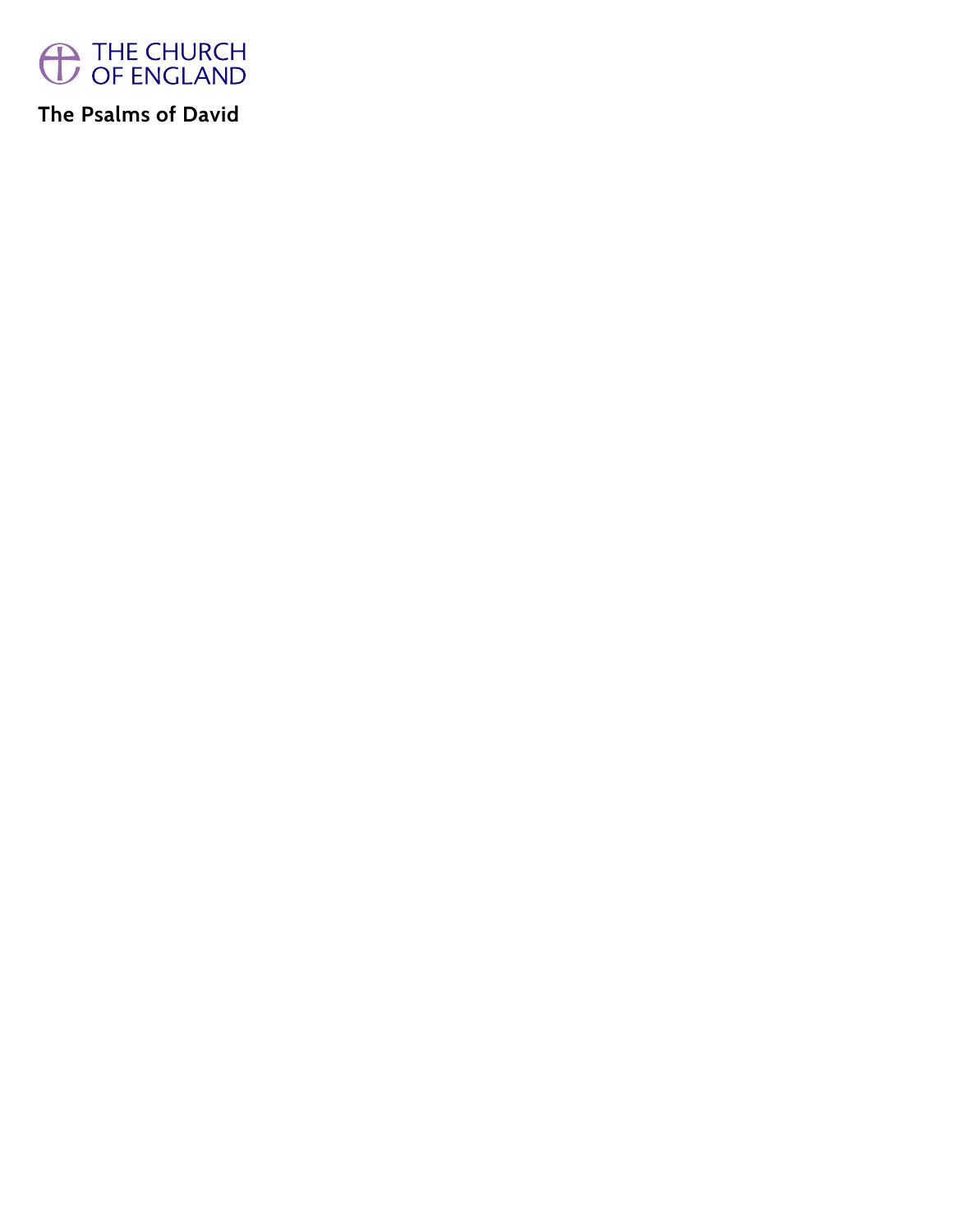- [Psalms 1-5: Day 1. Mo](/prayer-and-worship/worship-texts-and-resources/book-common-prayer/psalter/psalms-1-5)rning Prayer
- [Psalms 6-8: Day 1. Ev](/prayer-and-worship/worship-texts-and-resources/book-common-prayer/psalter/psalms-6-8)ening Prayer
- [Psalms 9-11: Day 2. Mo](/prayer-and-worship/worship-texts-and-resources/book-common-prayer/psalter/psalms-9-11)rning Prayer
- [Psalms 12-14: Day 2. E](/prayer-and-worship/worship-texts-and-resources/book-common-prayer/psalter/psalms-12-14)vening Prayer
- [Psalms 15-17: Day 3. Mo](/prayer-and-worship/worship-texts-and-resources/book-common-prayer/psalter/psalms-15-17)rning Prayer
- [Psalm 18. Day 3: Eve](/prayer-and-worship/worship-texts-and-resources/book-common-prayer/psalter/psalm-18)ning Prayer
- [Psalms 19-21: Day 4. Mo](/prayer-and-worship/worship-texts-and-resources/book-common-prayer/psalter/psalm-19-21)rning Prayer
- [Psalms 22-23: Day 4. E](/prayer-and-worship/worship-texts-and-resources/book-common-prayer/psalter/psalms-22-23)vening Prayer
- [Psalms 24-26: Day 5. Mo](/prayer-and-worship/worship-texts-and-resources/book-common-prayer/psalter/psalms-24-26)rning Prayer
- [Psalms 27-29. Day 5. E](/prayer-and-worship/worship-texts-and-resources/book-common-prayer/psalter/psalms-27-29)vening Prayer
- [Psalms 30-31: Day 6. Mo](/prayer-and-worship/worship-texts-and-resources/book-common-prayer/psalter/psalms-30-31)rning Prayer
- [Psalms 32-34: Day 6. E](/prayer-and-worship/worship-texts-and-resources/book-common-prayer/psalter/psalms-32-34)vening Prayer
- [Psalms 35-36: Day 7. Mo](/prayer-and-worship/worship-texts-and-resources/book-common-prayer/psalter/psalms-35-36)rning Prayer
- [Psalm 37. Day 7: Eve](/prayer-and-worship/worship-texts-and-resources/book-common-prayer/psalter/psalm-37)ning Prayer
- [Psalms 38-40: Day 8. Mo](/prayer-and-worship/worship-texts-and-resources/book-common-prayer/psalter/psalms-38-40)rning Prayer
- [Psalms 41-43: Day 8. E](/prayer-and-worship/worship-texts-and-resources/book-common-prayer/psalter/psalms-41-43)vening Prayer
- [Psalms 44-46: Day 9. Mo](/prayer-and-worship/worship-texts-and-resources/book-common-prayer/psalter/psalms-44-46)rning Prayer
- [Psalms 47-49: Day 9. E](/prayer-and-worship/worship-texts-and-resources/book-common-prayer/psalter/psalms-47-49)vening Prayer
- [Psalms 50-52: Day 10. M](/prayer-and-worship/worship-texts-and-resources/book-common-prayer/psalter/psalms-50-52)orning Prayer
- [Psalms 53-55: Day 10. E](/prayer-and-worship/worship-texts-and-resources/book-common-prayer/psalter/psalms-53-55)vening Prayer
- [Psalms 56-58: Day 11. M](/prayer-and-worship/worship-texts-and-resources/book-common-prayer/psalter/psalms-56-58)orning Prayer
- [Psalms 59-61: Day 11. E](/prayer-and-worship/worship-texts-and-resources/book-common-prayer/psalter/psalms-59-61)vening Prayer
- [Psalms 62-64: Day 12. M](/prayer-and-worship/worship-texts-and-resources/book-common-prayer/psalter/psalms-62-64)orning Prayer
- [Psalms 65-67: Day 12. E](/prayer-and-worship/worship-texts-and-resources/book-common-prayer/psalter/psalms-65-67)vening Prayer
- [Psalm 68: Day 13: Mor](/prayer-and-worship/worship-texts-and-resources/book-common-prayer/psalter/psalm-68)ning Prayer
- [Psalms 69-70: Day 13. E](/prayer-and-worship/worship-texts-and-resources/book-common-prayer/psalter/psalms-69-70)vening Prayer
- [Psalms 71-72: Day 14. M](/prayer-and-worship/worship-texts-and-resources/book-common-prayer/psalter/psalms-71-72)orning Prayer

[Psalms 73-74: Day 14. E](/prayer-and-worship/worship-texts-and-resources/book-common-prayer/psalter/psalms-73-74)vening Prayer

[Psalms 75-77: Day 15. M](/prayer-and-worship/worship-texts-and-resources/book-common-prayer/psalter/psalms-75-77)orning Prayer

[Psalm 78: Day 15: Ev](/prayer-and-worship/worship-texts-and-resources/book-common-prayer/psalter/psalm-78)ening Prayer

[Psalms 79-81: Day 16. M](/prayer-and-worship/worship-texts-and-resources/book-common-prayer/psalter/psalms-79-81)orning Prayer

[Psalms 82-85: Day 16. E](/prayer-and-worship/worship-texts-and-resources/book-common-prayer/psalter/psalms-82-85)vening Prayer

[Psalms 86-88: Day 17. M](/prayer-and-worship/worship-texts-and-resources/book-common-prayer/psalter/psalms-86-88)orning Prayer

[Psalm 89: Day 17. Ev](/prayer-and-worship/worship-texts-and-resources/book-common-prayer/psalter/psalm-89)ening Prayer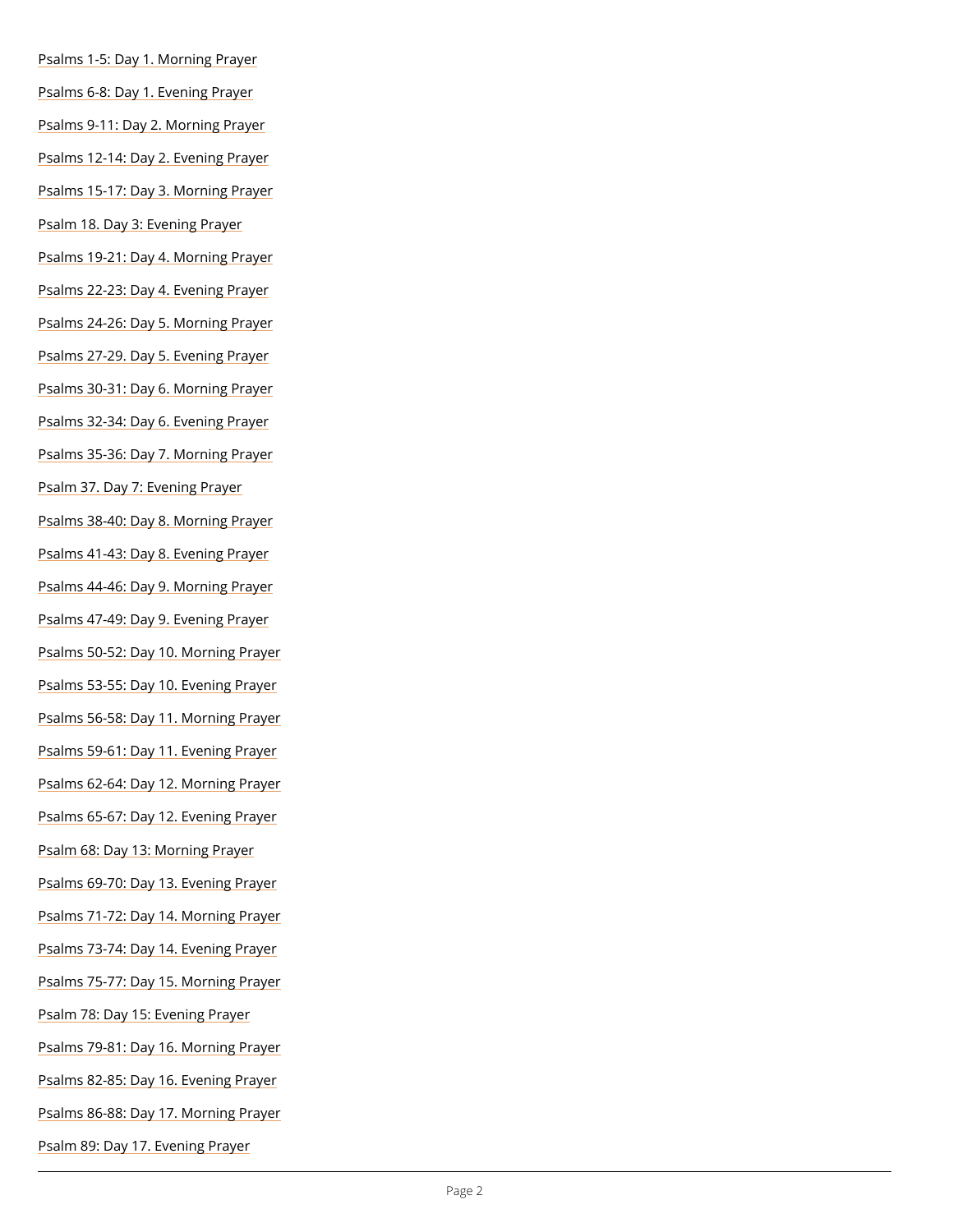- [Psalms 90-92: Day 18. M](/prayer-and-worship/worship-texts-and-resources/book-common-prayer/psalter/psalms-90-92)orning Prayer
- [Psalms 93-94: Day 18. E](/prayer-and-worship/worship-texts-and-resources/book-common-prayer/psalter/psalms-93-94)vening Prayer
- [Psalms 95-97: Day 19. M](/prayer-and-worship/worship-texts-and-resources/book-common-prayer/psalter/psalms-95-97)orning Prayer
- [Psalms 98-101: Day 19. E](/prayer-and-worship/worship-texts-and-resources/book-common-prayer/psalter/psalms-98-101)vening Prayer
- [Psalms 102-103: Day 20. M](/prayer-and-worship/worship-texts-and-resources/book-common-prayer/psalter/psalms-102-103)orning Prayer
- [Psalm 104: Day 20. Ev](/prayer-and-worship/worship-texts-and-resources/book-common-prayer/psalter/psalm-104)ening Prayer
- [Psalm 105: Day 21. Mo](/prayer-and-worship/worship-texts-and-resources/book-common-prayer/psalter/psalm-105)rning Prayer
- [Psalm 106: Day 21. Ev](/prayer-and-worship/worship-texts-and-resources/book-common-prayer/psalter/psalm-106)ening Prayer
- [Psalm 107: Day 22. Mo](/prayer-and-worship/worship-texts-and-resources/book-common-prayer/psalter/psalm-107)rning Prayer
- [Psalms 108-109: Day 22. E](/prayer-and-worship/worship-texts-and-resources/book-common-prayer/psalter/psalms-108-109)vening Prayer
- [Psalms 110-113: Day 23. M](/prayer-and-worship/worship-texts-and-resources/book-common-prayer/psalter/psalms-110-113)orning Prayer
- [Psalms 114-115: Day 23. E](/prayer-and-worship/worship-texts-and-resources/book-common-prayer/psalter/psalms-114-115)vening Prayer
- [Psalms 116-118: Day 24. M](/prayer-and-worship/worship-texts-and-resources/book-common-prayer/psalter/psalms-116-118)orning Prayer
- [Psalm 119 1-32: Day 24. E](/prayer-and-worship/worship-texts-and-resources/book-common-prayer/psalter/psalm-119-1-32)vening Prayer
- [Psalm 119 33-72: Day 25. M](/prayer-and-worship/worship-texts-and-resources/book-common-prayer/psalter/psalm-119-33-72)orning Prayer
- [Psalm 119 73-104: Day 25.](/prayer-and-worship/worship-texts-and-resources/book-common-prayer/psalter/psalm-119-73-104) Evening Prayer
- [Psalm 119 105-144: Day 26.](/prayer-and-worship/worship-texts-and-resources/book-common-prayer/psalter/psalm-119-105-144) Morning Prayer
- [Psalm 119 145-176: Day 26.](/prayer-and-worship/worship-texts-and-resources/book-common-prayer/psalter/psalm-119-145-176) Evening Prayer
- [Psalms 120-125: Day 27. M](/prayer-and-worship/worship-texts-and-resources/book-common-prayer/psalter/psalms-120-125)orning Prayer
- [Psalms 126-131. Day 27. E](/prayer-and-worship/worship-texts-and-resources/book-common-prayer/psalter/psalms-126-131)vening Prayer
- [Psalms 132-135: Day 28. M](/prayer-and-worship/worship-texts-and-resources/book-common-prayer/psalter/psalms-132-135)orning Prayer
- [Psalms 136-138: Day 28. E](/prayer-and-worship/worship-texts-and-resources/book-common-prayer/psalter/psalms-136-138)vening Prayer
- [Psalms 139-141: Day 29. M](/prayer-and-worship/worship-texts-and-resources/book-common-prayer/psalter/psalms-139-141)orning Prayer
- [Psalms 142-143: Day 29. E](/prayer-and-worship/worship-texts-and-resources/book-common-prayer/psalter/psalms-142-143)vening Prayer
- [Psalms 144-146: Day 30. M](/prayer-and-worship/worship-texts-and-resources/book-common-prayer/psalter/psalms-144-146)orning Prayer
- [Psalms 147-150. Day 30. E](/prayer-and-worship/worship-texts-and-resources/book-common-prayer/psalter/psalms-147-150)vening Prayer

Text from The Book of Common Prayer, the rights in which are vested in the Crown,

is reproduced by permission of the  $C$   $\epsilon$  m down'd ge P behavior press.